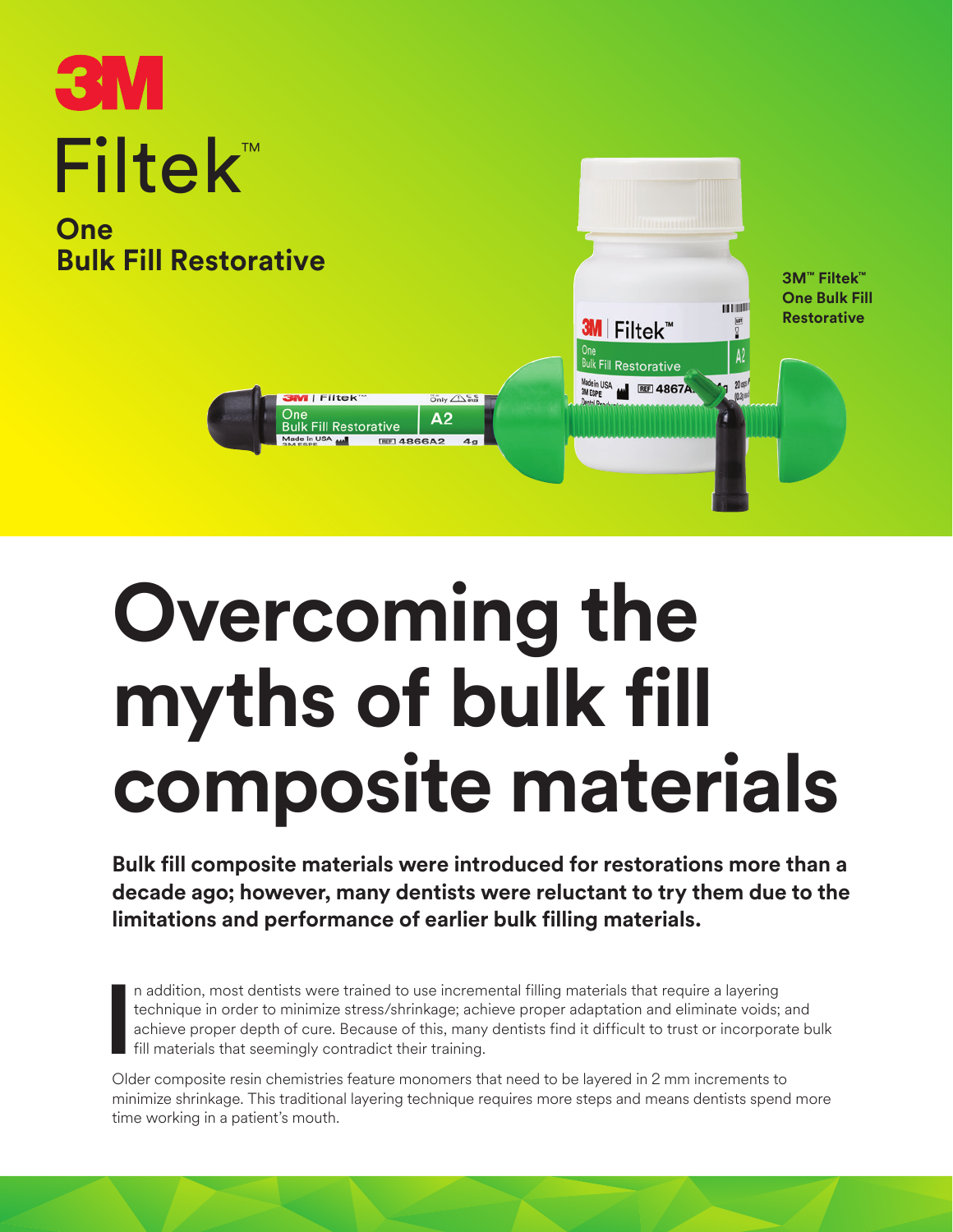Using a traditional layering technique requires multiple steps of packing, layering, and curing, which could increase the potential for voids and/ or poor adaptation with each layer. The amount of time that this layering technique requires could also increase the potential to introduce contamination from blood or saliva.

"Since the introduction of bulk fill materials, a significant amount of technology has been dedicated to addressing shrinkage stress, but depth of cure issues persisted for some time," says 3M Advanced Product Development Specialist Tim Dunbar, Ph.D. "Significant advances in materials science and chemistry in the past decade enable more translucent composites that allow curing light to penetrate to a depth of 5 mm with low shrinkage stress."

3M™ Filtek™ One Bulk Fill Restorative is designed for the posterior so dentists don't need to sacrifice wear resistance, strength and handling. It also has opacity equivalent to many typical universal composite materials used today, so dentists don't need to sacrifice esthetics while working quickly and efficiently.

Unfortunately, despite the great advances made over the last few years, myths about bulk fill materials continue to persist. Let's take a closer look at the science of Filtek One Bulk Fill Restorative – and break down the myths of bulk fills.

# **MYTH 1**

### **Bulk fill materials are not esthetic enough (too translucent).**

In the past, bulk fill materials needed a relatively high amount of translucency (low opacity) in order to fully cure in a 4-5 mm increment. The concept is quite simple – if the composite needs to cure all the way through 4-5 mm of material, then it needs to allow the light to penetrate to a greater degree.

In the decade or so since the introduction of the first bulk fill composites, the field of materials science has exploded. Research and development efforts in the past 5-10 years have yielded bulk fill composites that no longer require a choice between fast and effective depth-of-cure and esthetics. 3M designed FiltekOne Bulk Fill Restorative with unique optical properties and improved opacity to provide the simplicity of one-step placement up to 5 mm, without compromising esthetic results.

3M leveraged its nanotechnology expertise to increase opacity without reducing depth of cure. In its cured state, FiltekOne Bulk Fill Restorative has a higher opacity than other leading bulk fill restoratives, resulting in improved esthetics. 3M's nanofiller technology also provides superior wear resistance and excellent polish retention.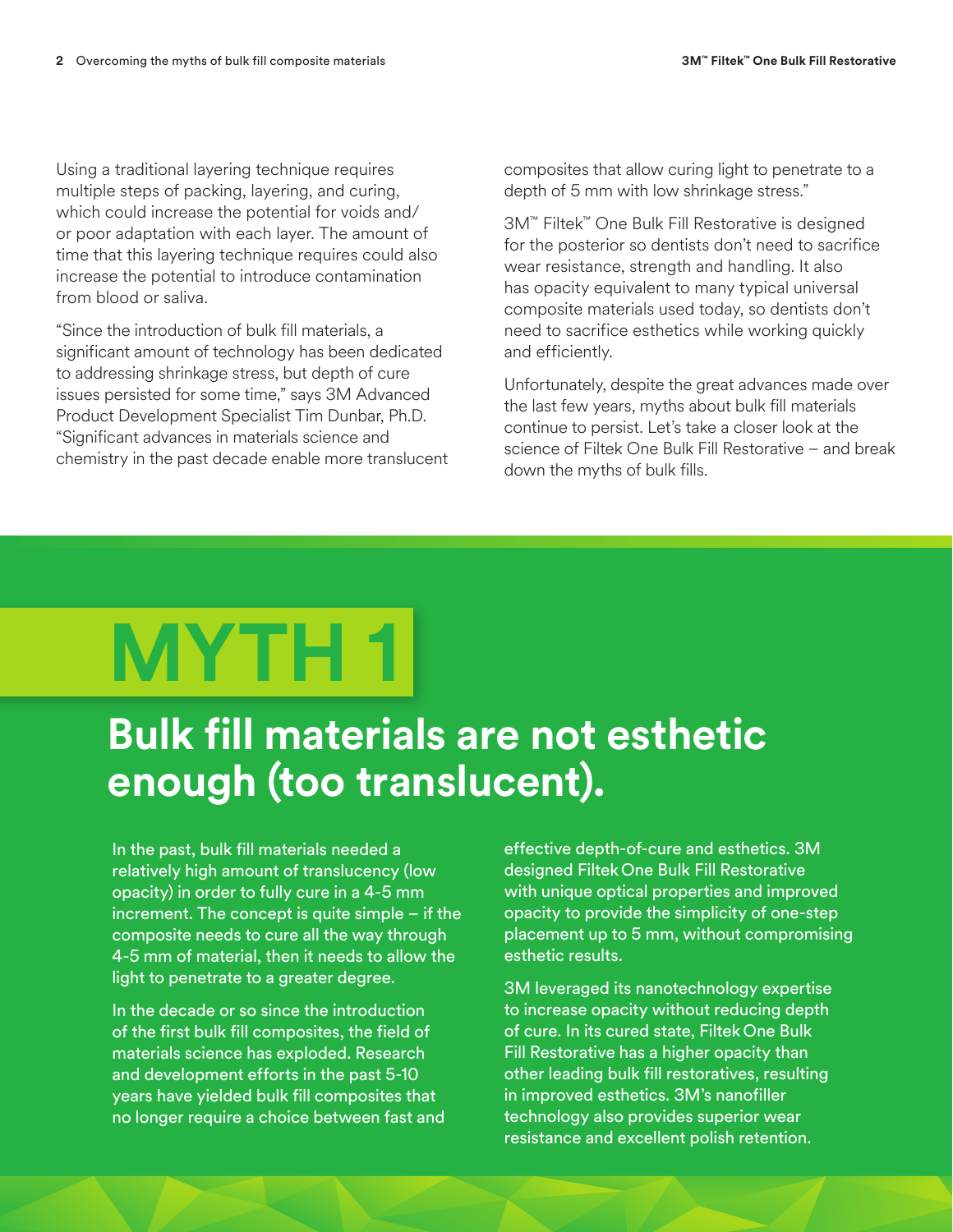

### **Contrast Ratio**



\*The contrast ratio is the average of all shades.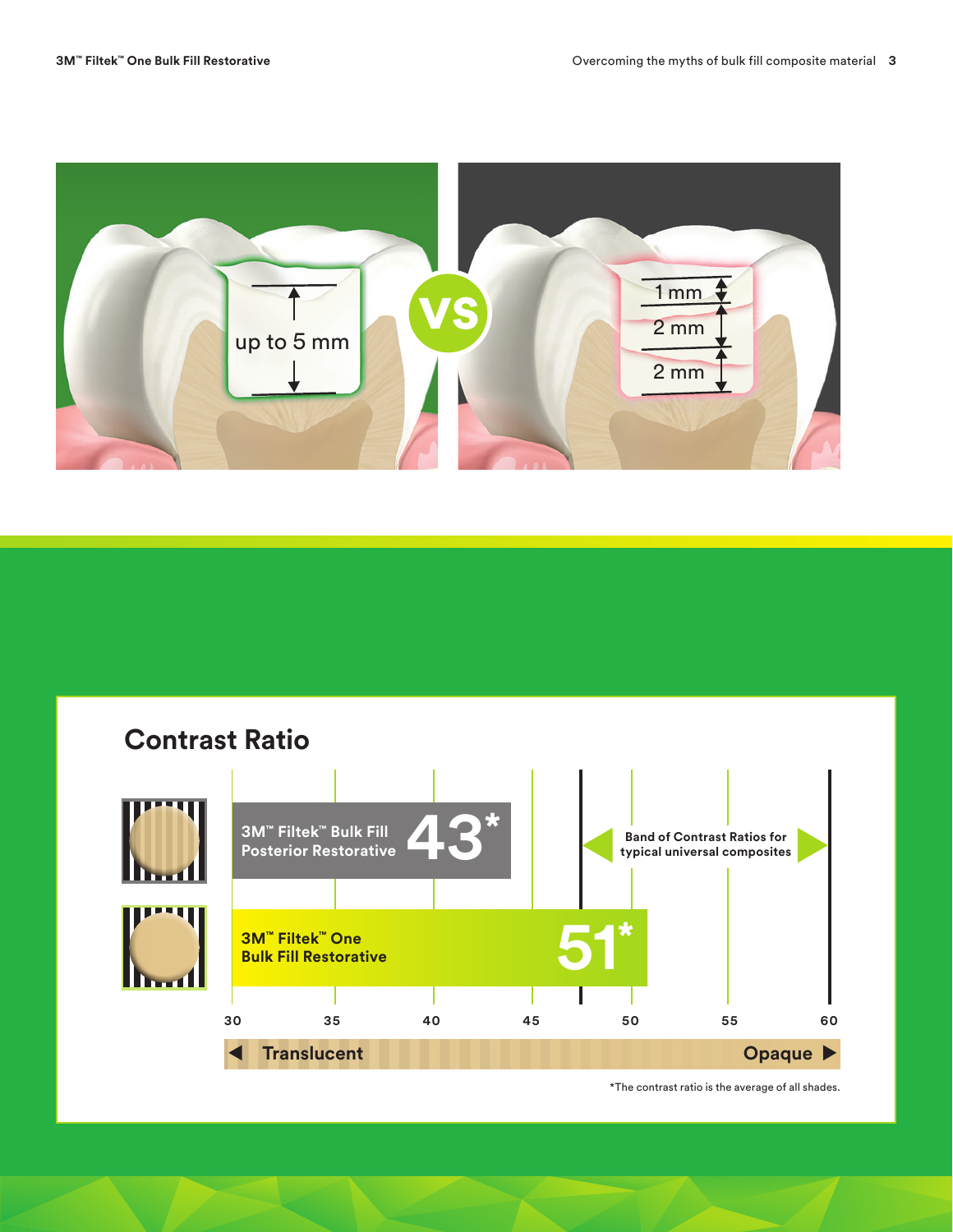

### **It's necessary to layer bulk fill materials in order to minimize stress/shrinkage.**

Stress is the amount of force exerted on a tooth due to polymerization shrinkage as it cures. This stress can break the adhesive bond, crack enamel and allow leakage at the margins. The amount of stress is determined by the shrinkage of the material and its stiffness.

3M™ Filtek™ One Bulk Fill Restorative exerts less or equivalent stress on a tooth than some common incrementally placed universal composites, because it uses two new resin components to reduce polymerization stress.

One resin component is an additionfragmentation monomer (AFM). During polymerization, the central group can fragment to relieve stress and the fragments can then re-polymerize in a lower stress state.

The other resin component is aromatic urethane dimethacrylate (AUDMA). Because this is a larger monomer than found in traditional dimethacrylates, it limits the number of shrinkage zones. This helps reduce the amount of shrinkage and stress that occurs during polymerization.

# **MYTH 3**

**It's necessary to layer filling materials in order to achieve proper adaptation and eliminate voids.**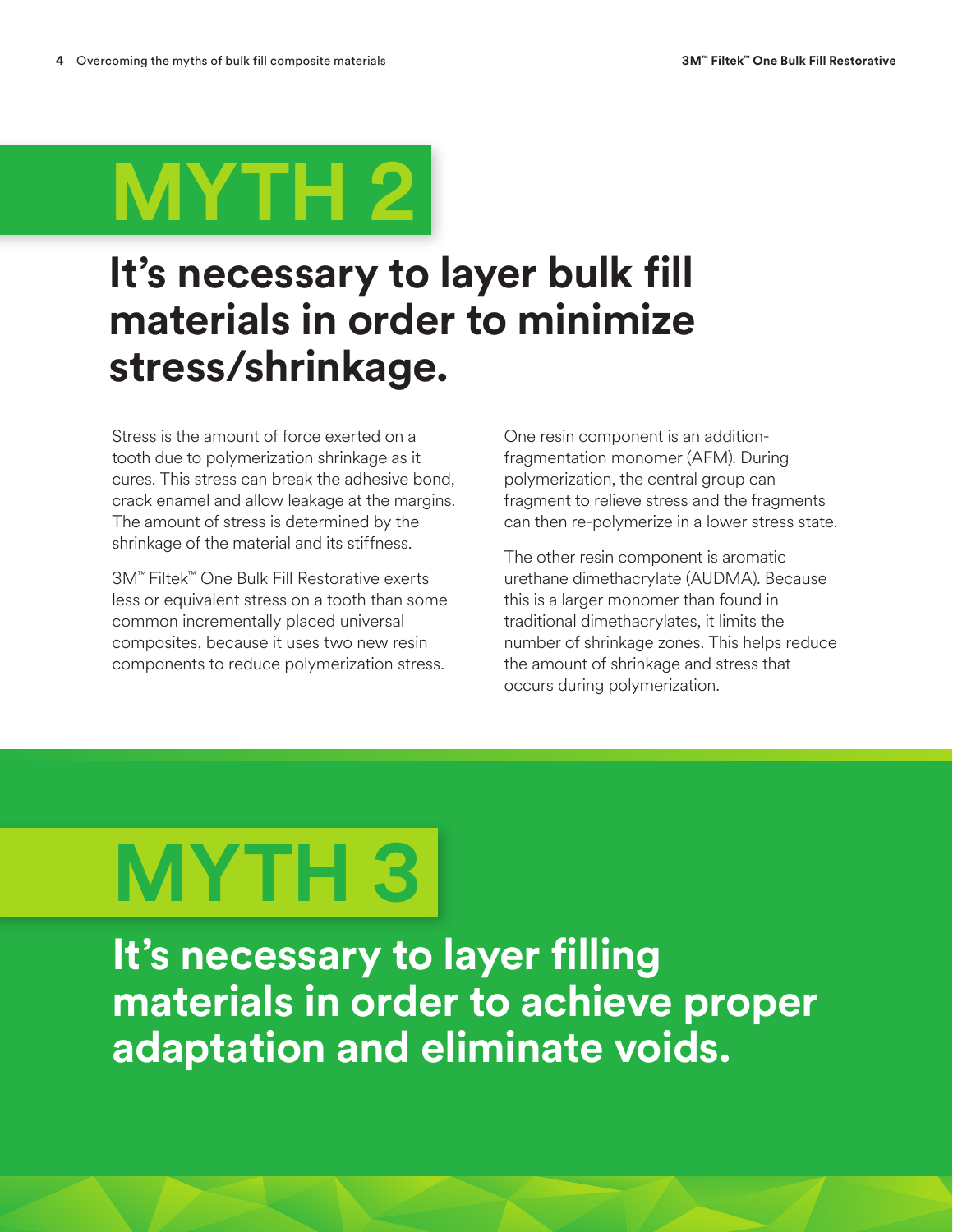### **Here's how it works.**



The innovative component of the first resin is an additionfragmentation monomer (AFM). The unique feature of this resin is that, during polymerization, the central group **can fragment to relieve stress**. The fragments can then re-polymerize in a lower stress state.





The other resin component is aromatic urethane dimethacrylate (AUDMA). Because it's a larger monomer than found in traditional dimethacrylates, it limits the number of shrinkage zones. That helps **reduce the amount of shrinkage and stress** that occurs during polymerization.



For many decades, the incremental placement of composite has been the prevailing technique, in part because this was thought to minimize the potential for introducing voids. However, studies have shown that the opposite is true when compared to using an effective bulk fill composite.

Extruding 3M™ Filtek™ One Bulk Fill Restorative material out of its newly designed unit dose capsule creates the necessary conditions for shear thinning.

This means the viscosity of the material temporarily decreases and the material flows into the cavity prep, resulting in excellent adaptation, as well as fewer defects (voids).

In an in-vitro simulated operatory test with 79 dentists, restorations placed with Filtek One Bulk Fill Restorative in 5 mm deep class II cavities had fewer defects compared to restorations made using incrementally placed composites.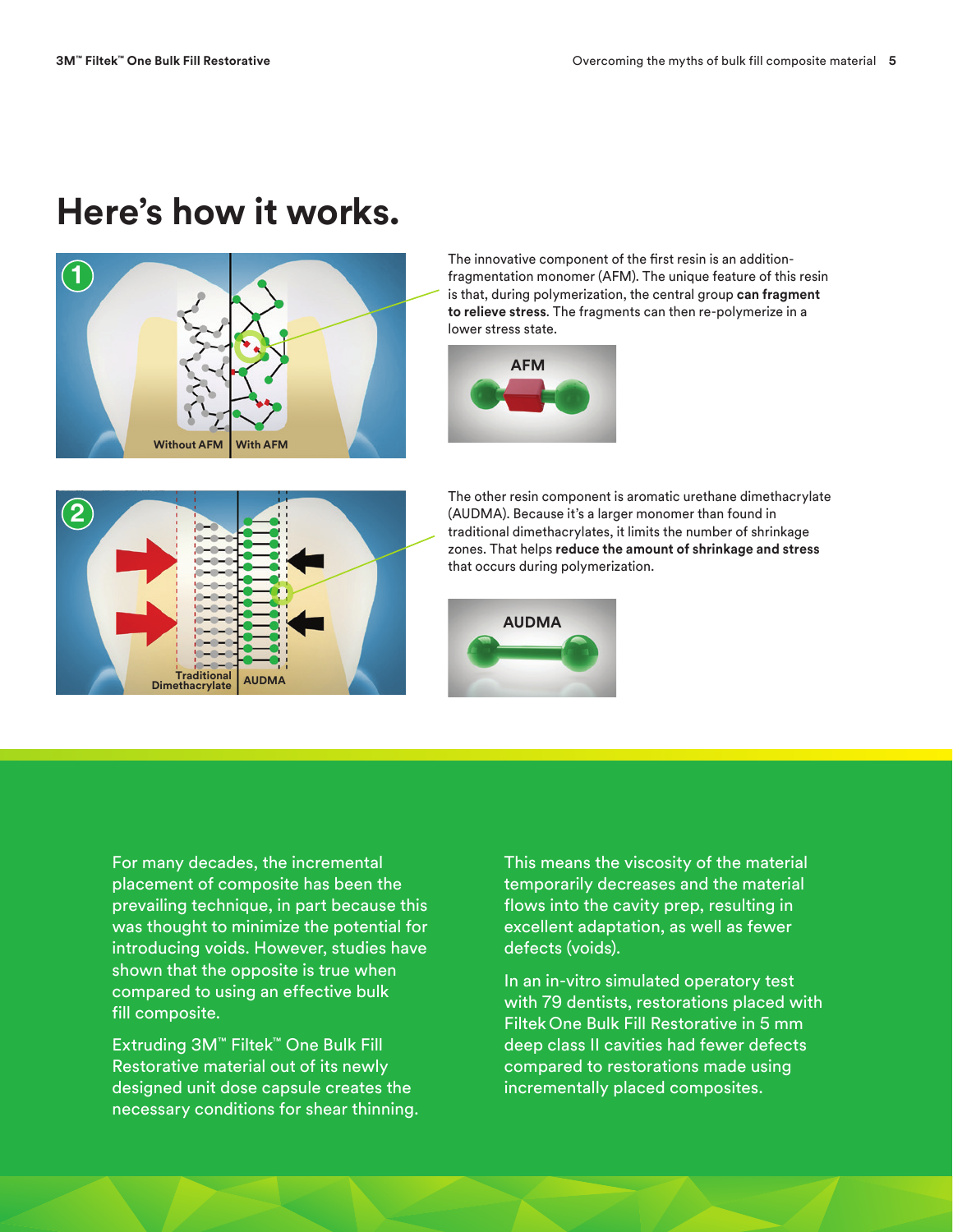## **MYTH 4**

### **A bulk fill placed in a 5 mm increment won't achieve the proper depth of cure.**

Methacrylate-based dental composites have the ability to achieve a very high depth-ofcure, but this has often come at the price of lowered opacity/esthetics (see myth 1). In order to achieve a high depth-of-cure while maintaining a tooth-like opacity, we must look at the interaction of light between the filler particles and the matrix.

If the optical properties (refractive index) of the filler and matrix do not match closely, light is scattered within the composite resulting in higher opacity. This will limit the depth of penetration of the curing light to effectively enable bulk curing. If the optical properties match closely, light penetrates more effectively without the scattering resulting in more translucency. This will allow for greater penetration of the curing light and allow for bulk curing. Traditionally, this resulted in more translucent restorations.

By manipulating the base chemistry that controls this behavior, we can control the stages at which the material looks

opaque and translucent. The end result is a composite with the depth-of-cure required for bulk placement, and a final opacity that is closer to the natural tooth.

3M™ Filtek™ One Bulk Fill Restorative utilizes the science described above to achieve a uniform cure even at the bottom of 5 mm cavity, without sacrificing esthetics.

"We have data and peer-reviewed literature that indicate 3M's bulk fill materials work as intended," says Senior Technical Service Engineer Joe Edgington. "Bulk fills have been around for 10 years and many concerns and challenges have been worked out thanks to advances in materials science and chemistry."

"With fewer defects, fewer voids, less chance of contamination, and less time than universal composites, dentists can make quality restorations with 3M's bulk fill composites," adds Dunbar.

#### *For more information, contact your 3M Oral Care sales representative.*

#### **References**

1. J. Dent. Res. 96 (Spec Iss A): 186, "Adaptation of Resin-based Composites in Class II Restorations"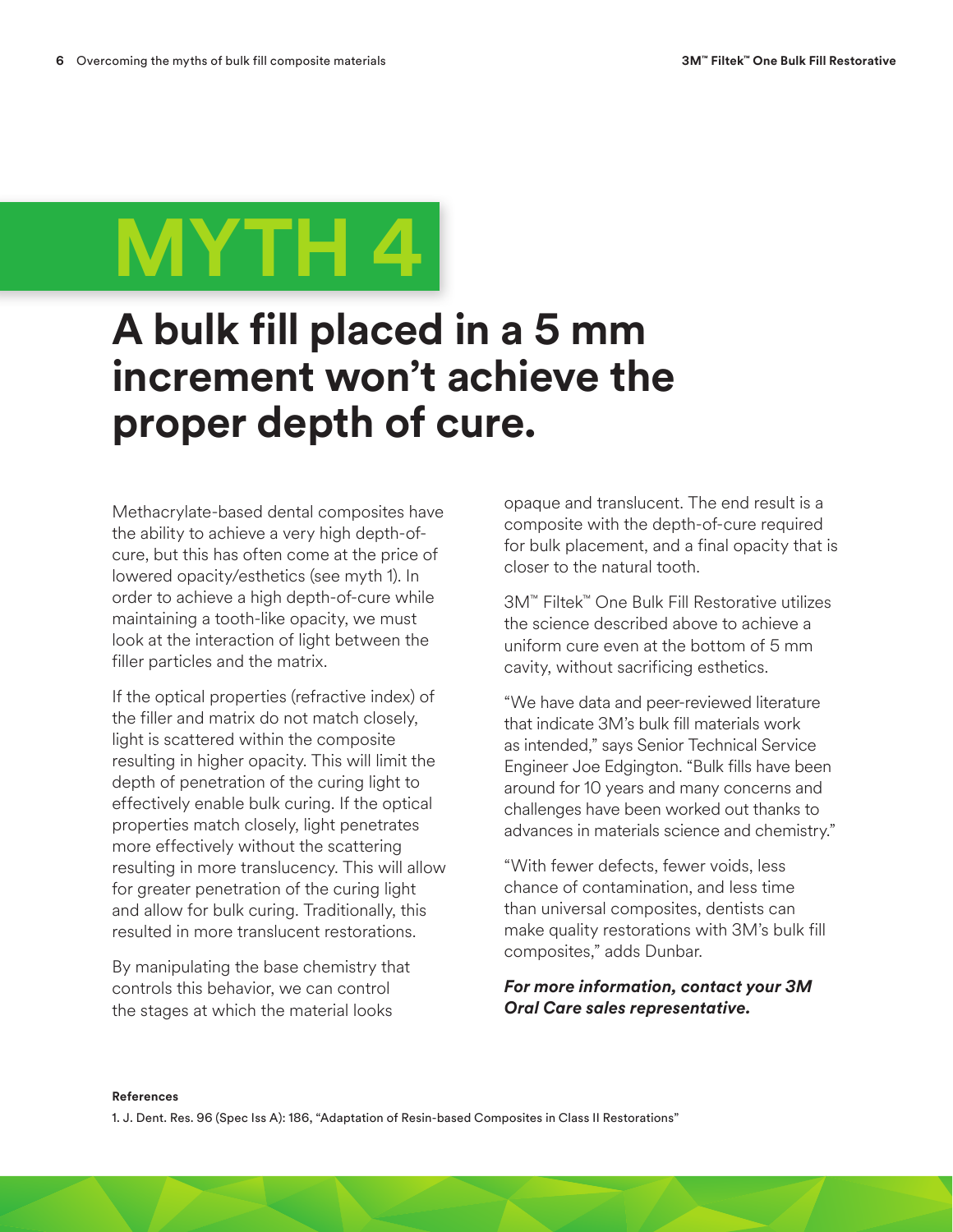

#### **Refractive index does not match**

### **Refractive index does match**



If the filler and the resin DO have matching optical properties (bottom diagram), as is the case with 3M™ Filtek™ One Bulk Fill Restorative, then the light will not be significantly bent, and the light will be successfully transmitted through the materials, which increases the material's depth of cure.